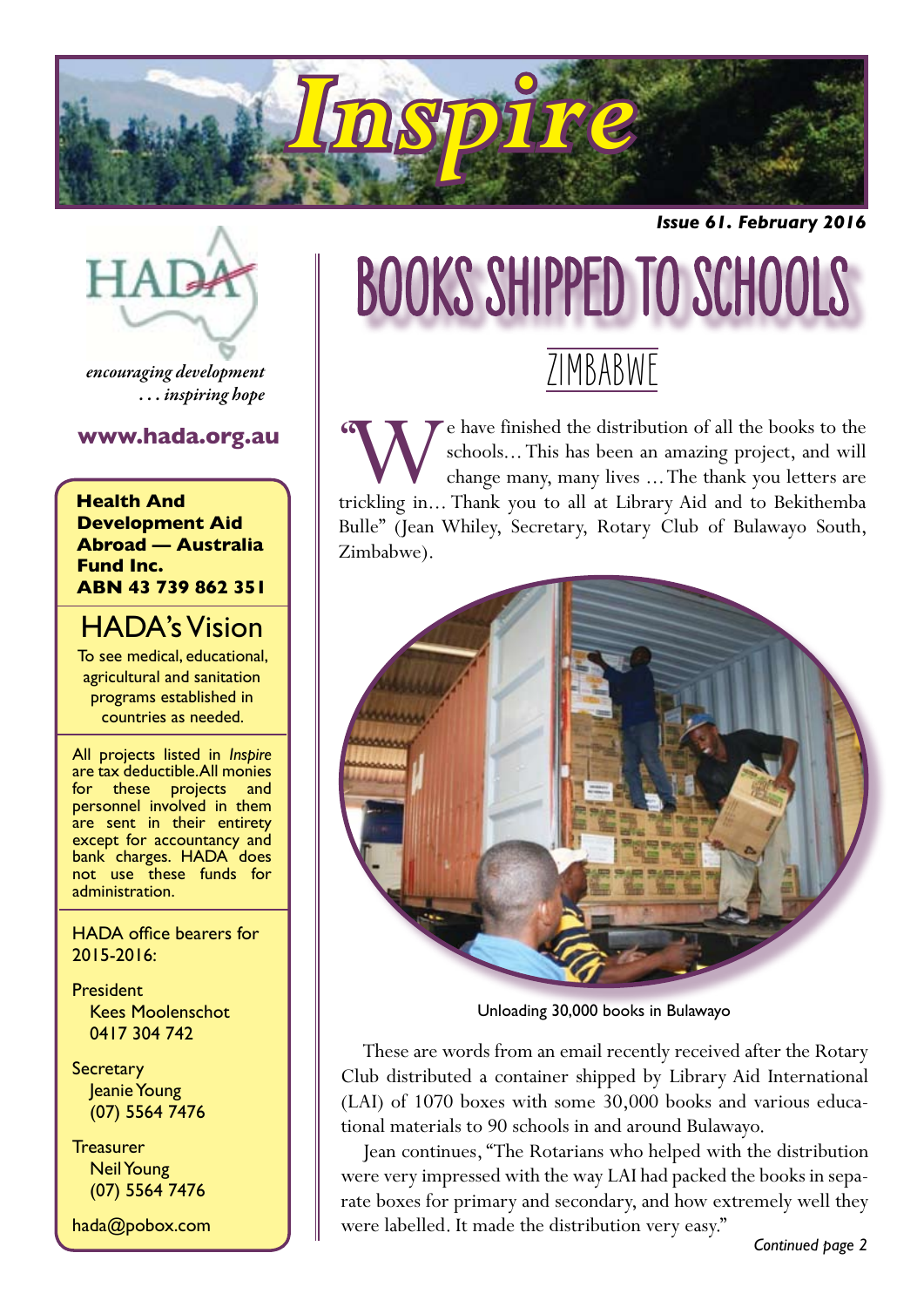

The happy team after the boxes were unloaded

The suggestion to send this container of books to Zimbabwe came from Dr Bekithemba Bulle from Zimbabwe, now a GP living in northwest Tasmania. After 15 months of email exchanges, quotes and more quotes, and fundraising, the container finally sailed in late August 2015. It arrived in Bulawayo late October where the Rotary Club competently and professionally accomplished the unloading and distribution in less than three weeks. A keen supporter of LAI, Dr Bulle provided a list of some schools that the books could be given to and assisted with some of the transport costs. The Rotary Club also provided a list of deserving schools.

LAI aims to help teachers improve literacy and educational outcomes in disadvantaged schools in developing countries by providing secondhand books and educational materials free of charge. These are sourced from discarded materials from schools and public libraries, and books donated by the general public in Australia.

To-date, LAI has now sent four full shipping containers, with approximately 120,000 books, which have gone into more than 160 schools, an AIDS Clinic and two correctional service institution libraries in southern Africa.

Small quantities of books

have also been provided to Burma and the Philippines, and advice given to people wanting to establish a similar organisation in Brazil. We have been contacted about supplying books to schools in cyclone affected areas of Indonesia.

We now have another 25% of a container load of age-appropriate books and educational materials sorted and another 50% to be sorted. It will soon be ready to send at a cost of around \$9,000. We have about half of the needed funds in-hand.

LAI was recently registered as a Public Benevolent Institution with Deductible Gift Recipient status with the Australian Charities and Not-For-Profits Commission. Contributions given through HADA or directly are tax deductible.

*~ Peter Cunningham and Ian Hubble*

### HAILAAST COMMUNITY CENTRE ULAANBAATAR, MONGOLIA

Tarenjol is an 11-year-old girl living in the Hailaast area of Mongolia. She has a younger sister, Tsetseg who is five years old. Narenjol first came to the Hailaast Commuthe Hailaast area of Mongolia. She has a younger sister, Tsetseg who is five years old. Narenjol first came to the Hailaast Community Centre five years ago and at that time, everything at the centre was very strange to her. She has

an older brother, but since her mother passed away, he has separated himself from his sisters. Narenjol's mother suffered from alcoholism and died as a result of it soon after she gave birth to Tsetseg. As no one knew who the father was, Narenjol and Tsetseg were sent to their uncle. Her uncle was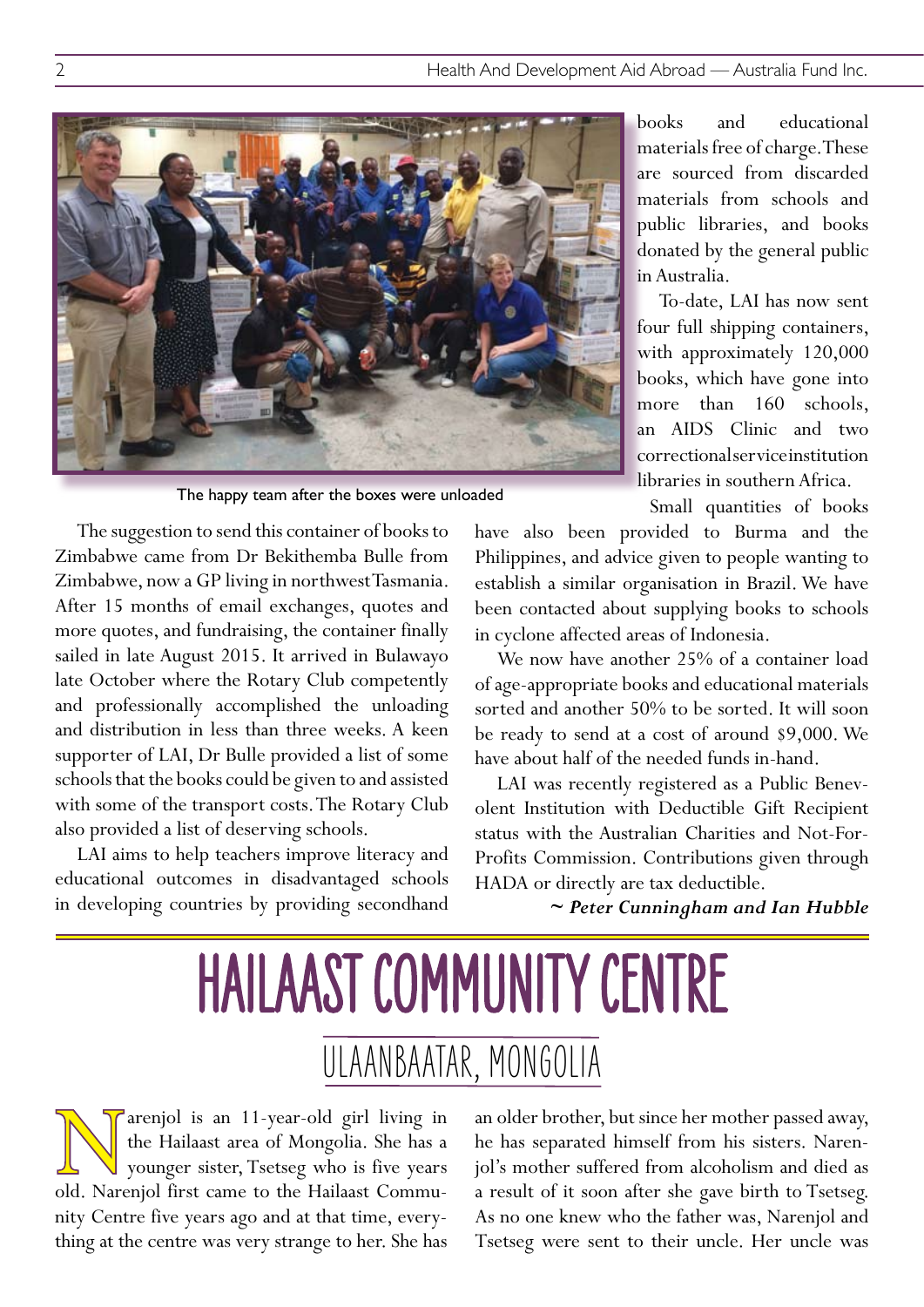very poor because he was unemployed. Her uncle's three children had dropped out of school and he too was addicted to alcohol along with his wife. They lived in a small house, but had no coal for heating and not enough food for the family. Trying to support Narenjol and Tsetseg in this very desperate situation was a big burden to their family.

#### **Good Neighbor Society (GNS)**

All five children were soon introduced to Good Neighbor Society (GNS) by a social worker and started attending our after school care program in the Hailaast Community Centre under GNS. Thanks to the support of GNS, three children including Narenjol were able to go to school again and the two younger girls could go to kindergarten. They come to the centre four days a week and have a warm meal before going to school. After school, they come again to do their homework or attend the study class with other children from the centre. Sometimes they enjoy playing games and have become friends with all the other children in the after school care program.



After school assistance

Narenjol had the opportunity to go to a camp with lots of other children for the first time in her life. It was held by GNS. During this summer camp, Narenjol never once smiled or opened her heart to anyone. Since that time however, she has started to change little by little and now she entirely enjoys her time at the centre. Her smile is so beautiful and bright like a shiny diamond.

#### **Family Development Program**

In 2013, Narenjol's uncle and his family were invited to our Family Development Program, along with Narenjol and Tsetseg. They had never

once had a meal together around a table, but through this program the whole family were able to learn how to love and care for each other, and also how to express their appreciation. They even played games and enjoyed wonderful meal times together with good conversation. The most amazing thing is that the uncle and aunt have also changed. They have quit drinking and try to find work, even if they are just odd jobs here and there. Her aunt worked as a voluntary helper for our cook at the centre for 18 months. They have become very diligent and are developing their lifestyle.

Through a gift from our hearts, we are able to give hope and love to Mongolian children who are being hurt, and to families living in poverty. We can help them improve their life values and to dream better for their future. Please join us in this valuable work.

#### *After School Care Program:*

The main aim of our program is to provide educational assistance to underprivileged children who are struggling with their schooling or have dropped out of school. We also provide them with food, vitamins and gifts.

#### *Family Development Program:*

The aim of this program is to improve local family values that result in the family unit staying together as one, and reducing the risk of children being forced to live on the streets.